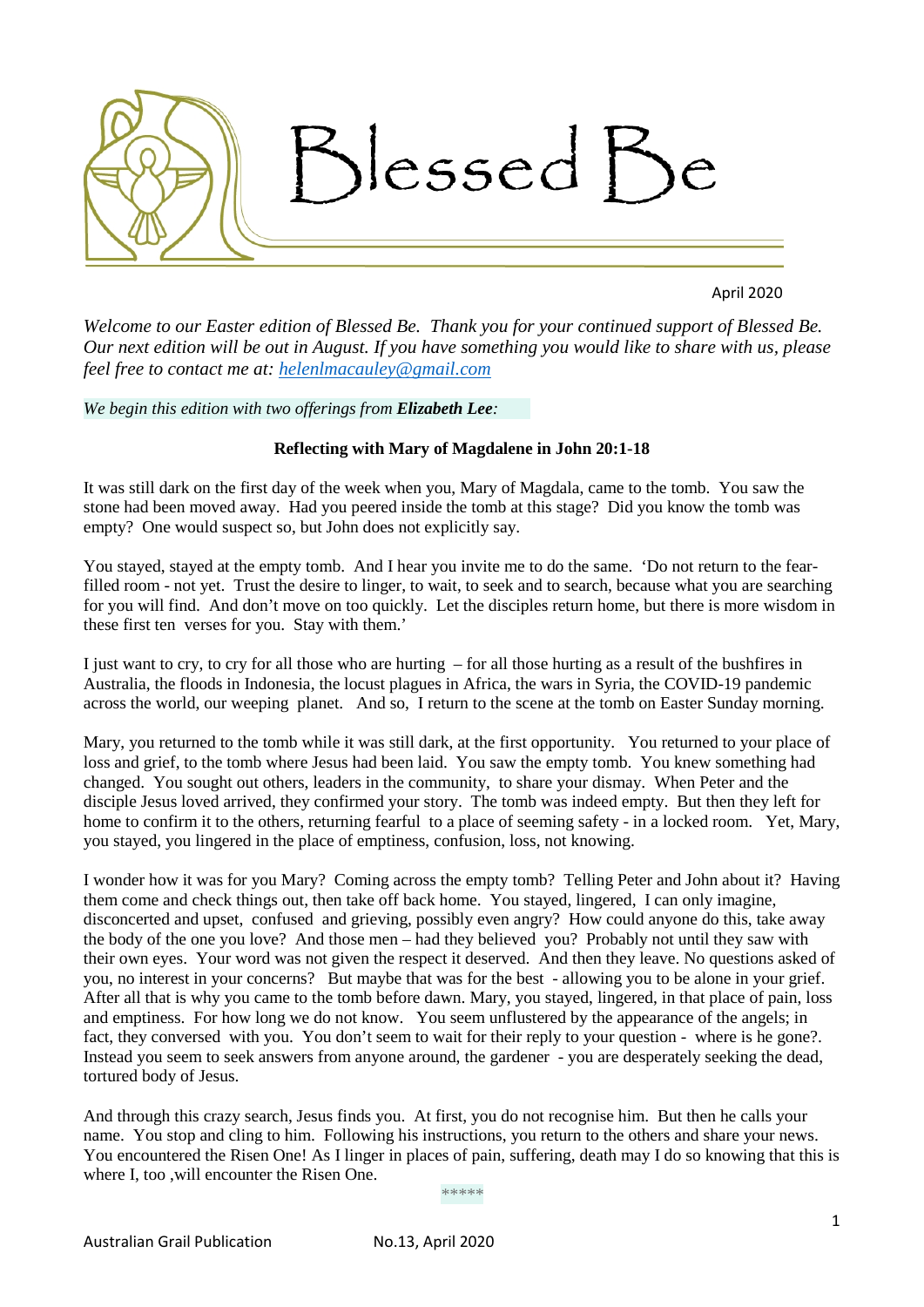#### **The Magdalene's Blessing**

You hardly imagined standing here, everything you ever loved suddenly returned to you, looking you in the eye and calling your name. And now you do not know how to abide this ache in the centre of your chest, where a door slams shut and swings open at the same time, turning on the hinge of your aching and hopeful heart. I tell you, this is not a banishment from the garden. This is an invitation, a choice, a threshold, a gate. This is your life calling to you from a place you could never have dreamed, but now that you have glimpsed its edge, you cannot imagine choosing any other way. So let the tears come as anointing, as consecration, and then let them go. Let this blessing gather itself around you. Let it give you what you will need for this journey. You will not remember the words they do not matter. All you need to remember is how it sounded when you stood in the place of death and heard the living call your name. *Jan Richardson in* **Circle of Grace 2015** *.*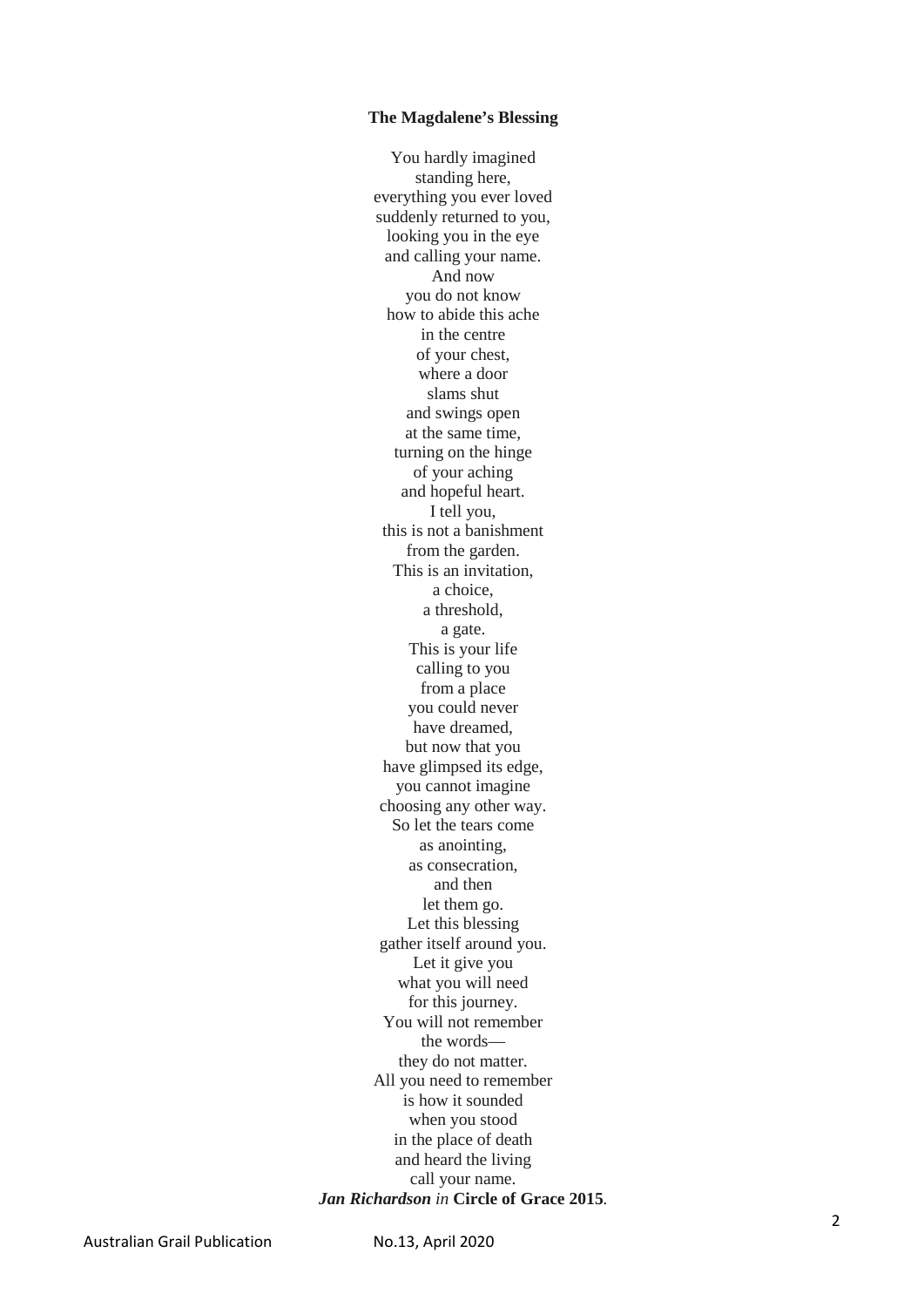# *Now a change of focus with an extract by Wendell Berry which Tricia Gemmel submitted in the wake of the bushfires:*

I know how to draw the line only where it is easy to draw. It is easy – it is even a luxury – to deny oneself the use of a television set, and I zealously practise that form of self-denial…It is plain to me that the line ought to be drawn without fail wherever it can be drawn easily. And it ought to be easy (though many do not find it so) to refuse to buy what one does not need…

And yet, if we are ever again to have a world fit and pleasant for little children, we are surely going to have to draw the line where it is *not* easily drawn. We are going to have to learn to give up things that we have learned (in only a few years, after all) to 'need'. I am not an optimist; I am afraid that I won't live long enough to escape my bondage to the machines. Nevertheless, on every day left to me I will search my mind and circumstances for the means of escape. And I am not without hope. I know a man who, in the age of chainsaws, went right on cutting his wood with a handsaw and an axe. He was a healthier and saner man than I am. I shall let his memory trouble my thoughts.

## **Feminism, the Body, and the Machine, 1989**

\*\*\*\*\*

*From Jillian Morrison, "a couple of quotes that put a smile on my face":*

If we are too busy to be kind, we are too busy –*Allen Lokos*

Kindness does wonderful things to a face – *Dixie Doyle*

\*\*\*\*\*

Tolerance does not mean indifference or a grudging acceptance of others. It is a way of life based on mutual understanding and respect for others, and the belief that global diversity is to be embraced, not feared - *UN Secretary-General Ban Ki-Moon*

We have the choice to try for a new world every day, to tell what we know of the truth every day, to take small actions every day - *A. L .Kennedy*

\*\*\*\*

*From Sheila Hawthorn we have firstly a prayer by Rabbi Jack Reimer:*

#### **We cannot merely pray to you, O God**

We cannot merely pray to you, O God, to end war: for we know that you have made the world in a way that we must find our own path to peace, within ourselves and with our neighbour.

We cannot merely pray to you, O God, to end starvation: for you have already given us resources with which to feed the entire world, if we would only use them wisely.

We cannot merely pray to you, O God, to root out prejudice: for you have already given us eyes with which to see the good in all people, if we would only use them rightly.

We cannot merely pray to you, O God, to end despair: for you have already given us the power to clear away slums and to give hope, if we would only use our power justly.